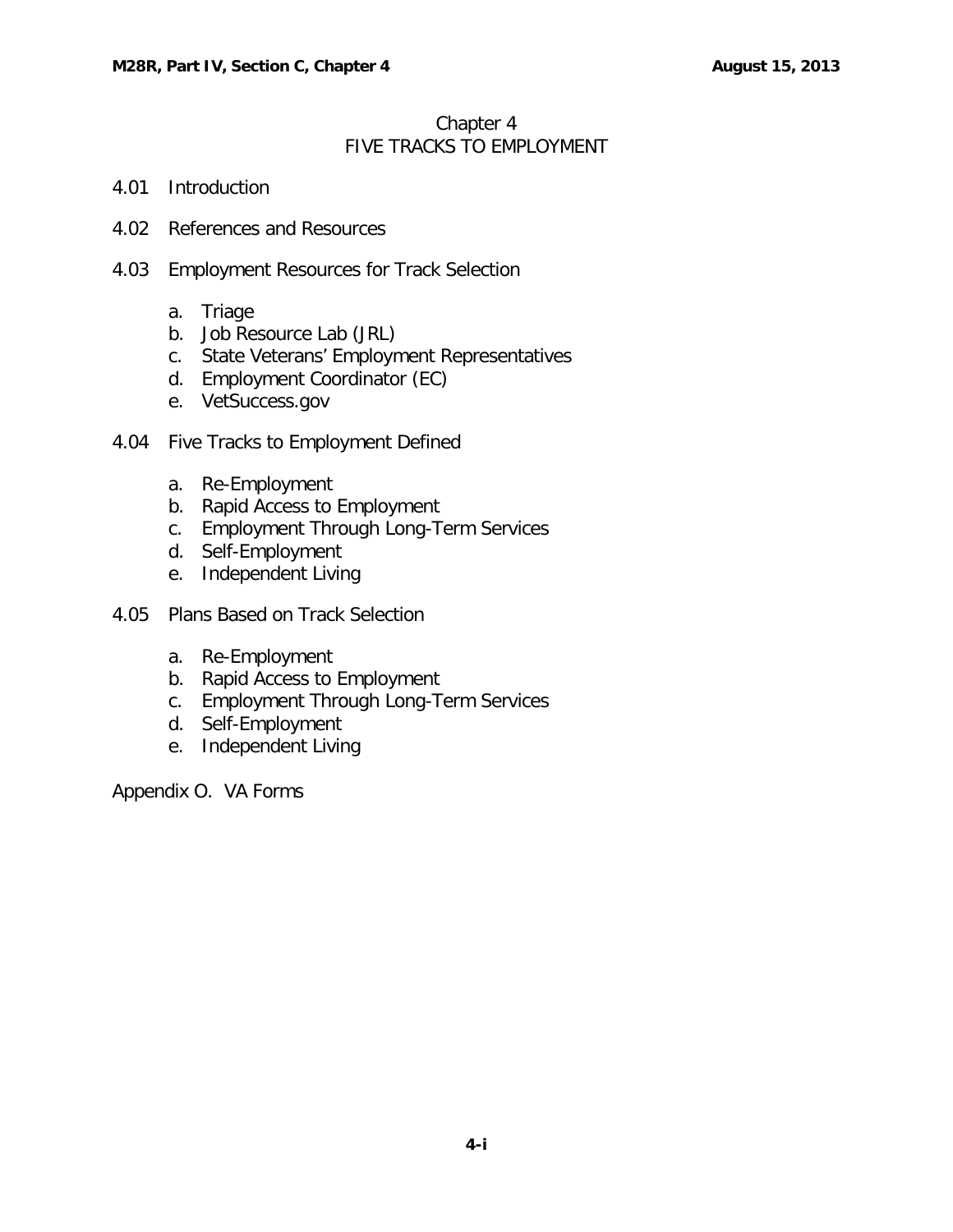### Chapter 4 FIVE TRACKS TO EMPLOYMENT

### <span id="page-1-0"></span>4.01 Introduction

Five Tracks to Employment provides greater emphasis on exploring employment options early in the rehabilitation planning process, greater informed choice for the Veteran regarding occupational and employment options, faster access to employment for Veterans who have identifiable and transferable skills for direct placement into suitable employment and an option for Veterans who are not able to work, but need assistance to lead a more independent life. This chapter identifies and defines each of the tracks, and suggests the type of rehabilitation plan to use with each track. The chapter also contains statutory and regulatory provisions governing Five Tracks to Employment.

### <span id="page-1-1"></span>4.02 References and Resources

| Laws:           | 38 United States Code (U.S.C.) 3107<br>38 U.S.C. 3108<br>38 U.S.C. 3120<br>38 U.S.C. 4301 - 4335, The Uniformed Services<br>Employment and Reemployment Rights Act of 1994<br>(USERRA) |
|-----------------|----------------------------------------------------------------------------------------------------------------------------------------------------------------------------------------|
| Websites:       | www.osc.gov/userra.htm<br>www.vetsuccess.gov<br>www.sba.gov/<br>www.score.org/                                                                                                         |
| VA Forms (VAF): | VAF 10-0103, Home Improvement and Structural<br>Alterations (HISA)<br>VAF 26-4555, Specially Adapted Housing (SAH)                                                                     |

<span id="page-1-2"></span>4.03 Employment Resources for Track Selection

The transition from comprehensive evaluation to planning and provision of rehabilitation services includes the use of the following resources to facilitate track selection:

# <span id="page-1-3"></span>a. Triage

Triage is used to evaluate a Veteran's job placement priorities, arrive at a preliminary track selection, identify appropriate resources, and coordinate services with other Vocational Rehabilitation and Employment (VR&E) team members.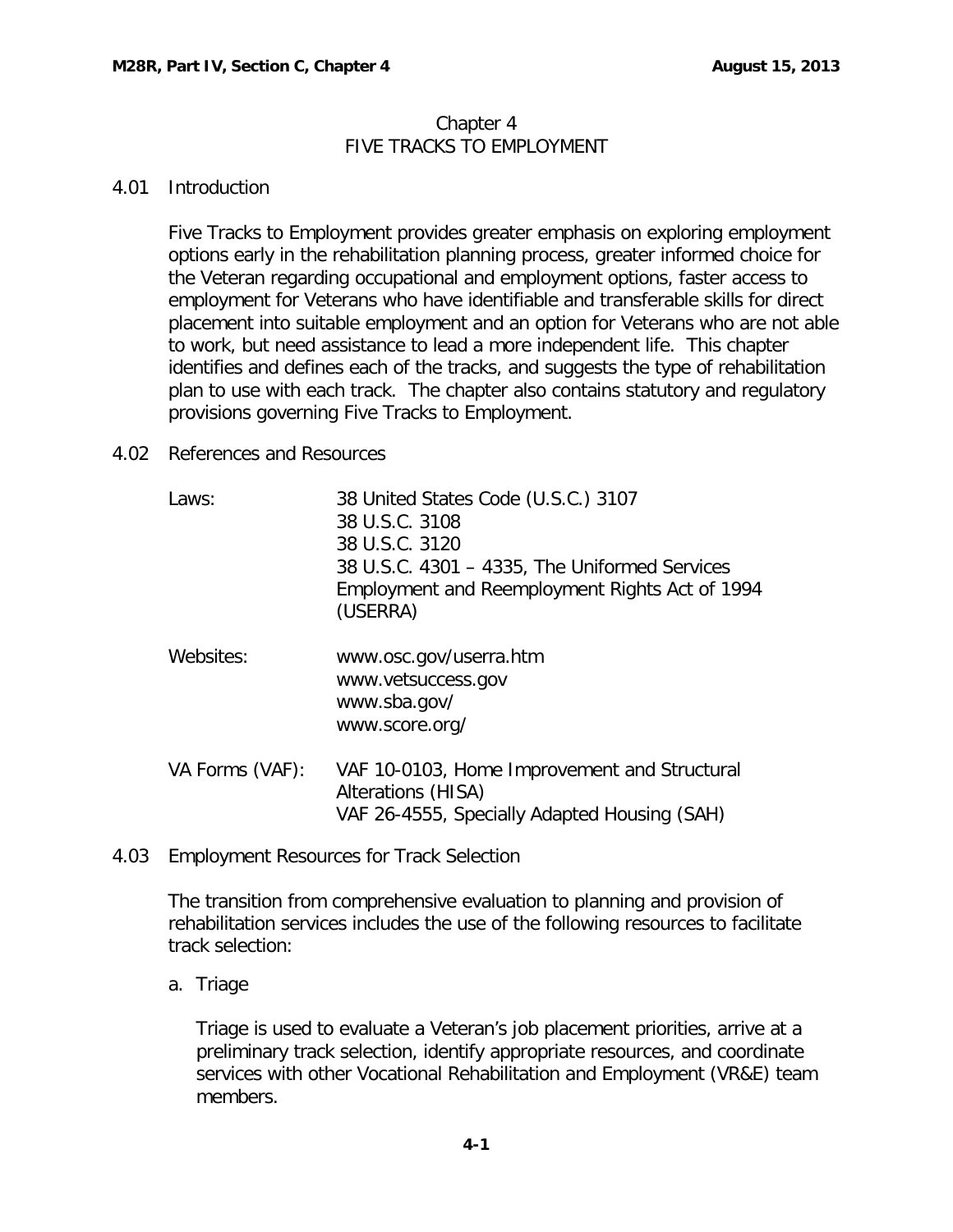<span id="page-2-0"></span>b. Job Resource Lab (JRL)

The JRL features state-of-the-art career services designed to help Veterans with disabilities prepare and distribute their resumes, and use the Internet to research employment opportunities. These resources include:

- Career exploration
- Job readiness (resume development)
- Job search capabilities

The JRL expands a Veteran's ability to actively prepare for a vocational rehabilitation program and carry out the essential functions of job readiness to achieve suitable employment.

<span id="page-2-1"></span>c. State Veterans' Employment Representatives

The Disabled Veterans' Outreach Program (DVOP) specialist and/or Local Veterans' Employment Representative (LVER) provide local and/or regional labor market information; act as liaison with other state and local resources; evaluate the Veteran's job readiness, job seeking and interviewing skills; conduct job development and job placement activities; and advise on reemployment rights under the Uniformed Services Employment and Reemployment Rights Act of 1994 (USERRA). USERRA is a federal law intended to ensure that persons who serve or have served in the Armed Forces, Reserves, National Guard or other uniformed services are not disadvantaged in their civilian careers because of their service; and are promptly reemployed in their civilian jobs upon their return from duty.

<span id="page-2-2"></span>d. Employment Coordinator (EC)

VR&E ECs provide employment assistance to job-ready Veterans with disabilities; oversee the activities of job readiness, to include job seeking services, job development/job placement, and labor market information gathering; develop employer partnerships; network with other agencies; and consult with other VR&E staff members.

<span id="page-2-3"></span>e. VetSuccess.gov

VetSuccess.gov is a specialized job bank that provides access to millions of jobs, job resource tools, a resume builder, interviewing skills training, and career resources. It also enables users to access the following information:

• VetSuccess program overview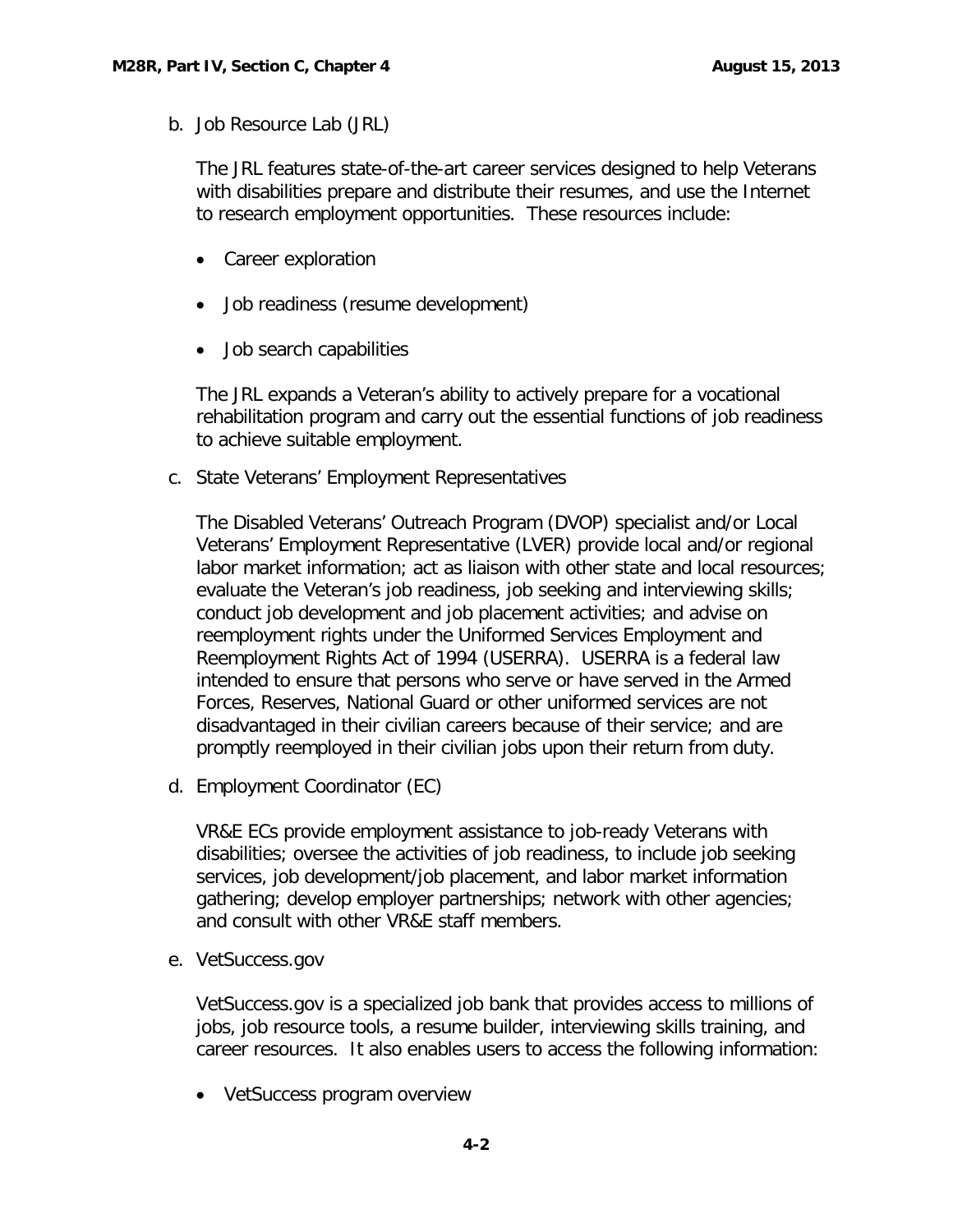- Orientation to Five Tracks to Employment
- VR&E application procedures
- Online self-help
- Small business resources
- Vocational educational counseling
- Employer and other working partnerships
- Expert vocational and career advice
- Employment resources
- Integrated Labor Market Information
- Links to other VA benefits and services
- <span id="page-3-0"></span>4.04 Five Tracks to Employment Defined

The Five Tracks to Employment are as follows:

<span id="page-3-1"></span>a. Re-Employment

This employment track is for Veterans who served on active military service or in the National Guard or Reserves, and are now returning to employers for whom they worked prior to going on active duty. Protected under USERRA, after the Veteran completes a comprehensive initial evaluation and selects this track, services may include, but are not limited to, the following:

- Job abilities assessment
- Special needs and accommodations assessment
- Recommendation and provision of necessary assistive technologies
- Short-term training or certification
- Development of reassignment options if necessary
- Medical/psychological treatment referrals
- Follow-up with employer and Veteran to ensure maintenance of employment
- Personalized case management support
- Job accommodations
- Job modifications
- Work adjustment assistance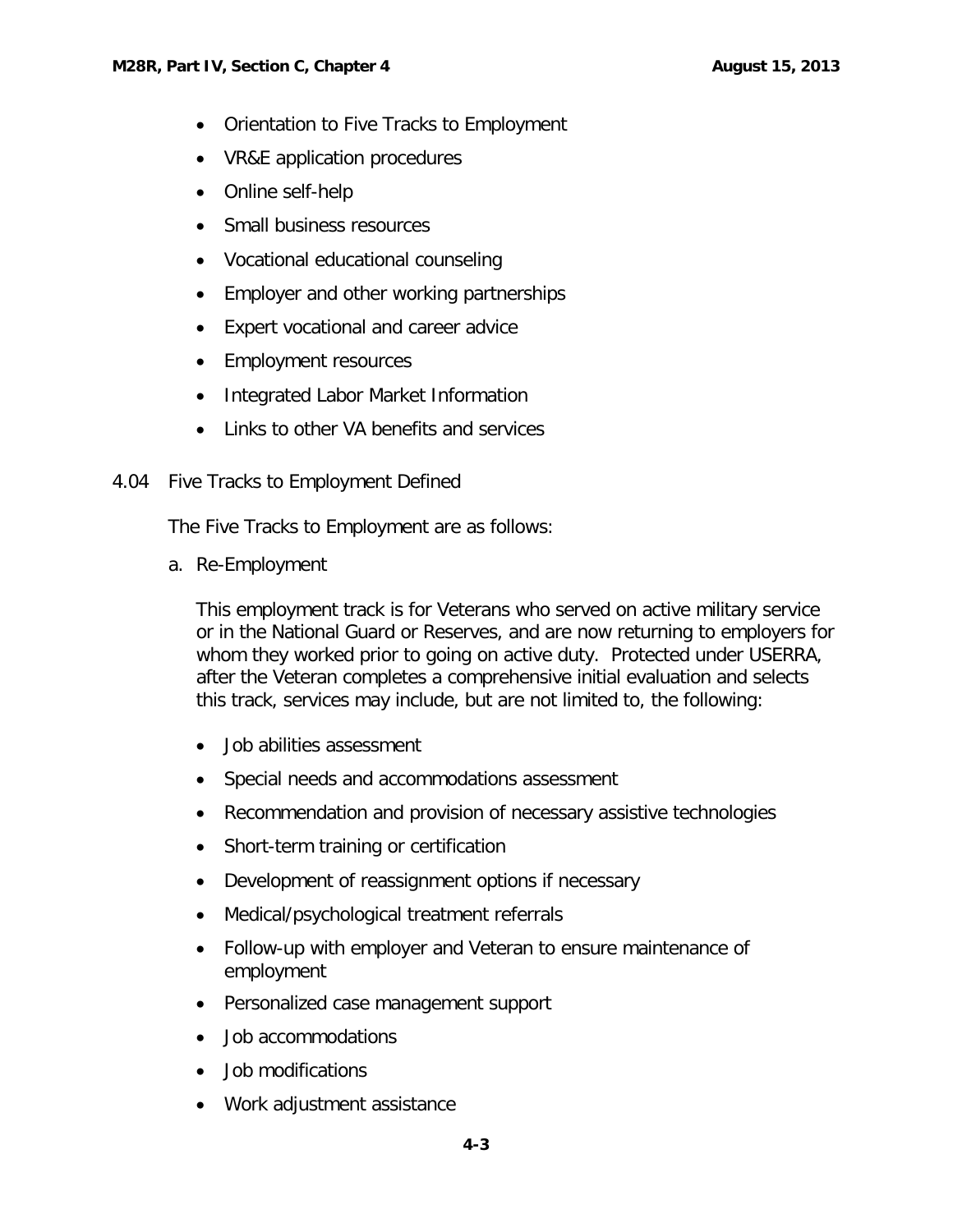- Consultation with employer
- <span id="page-4-0"></span>b. Rapid Access to Employment

This employment track is for Veterans who express a desire to obtain employment as soon as possible and already have the necessary skills to qualify for competitive employment in a suitable career. After completion of a comprehensive initial evaluation and selection of this track, services may include, but are not limited to, the following:

- Job skills assessment
- Veteran preference documentation
- Employment readiness preparation (resume writing and interview skills training)
- Short-term training or certification
- Self-directed/assisted job search
- Use of specialized employment resources/career centers
- Career counseling
- Medical/psychological treatment referrals
- Post-employment consultation and assistance
- <span id="page-4-1"></span>c. Employment Through Long-Term Services

This employment track is targeted to Veterans who need long-term services, such as remedial or refresher courses, specialized training, and/or postsecondary education, to obtain and maintain suitable employment. After completion of a comprehensive initial evaluation and selection of this track, services may include, but are not limited to, the following:

- Traditional vocational assessment
- Specialized testing and evaluation
- Career guidance
- Labor market analysis
- Medical/psychological treatment referrals
- Career development and skills acquisition
- Training and education (tuition, fees, books, tools, supplies)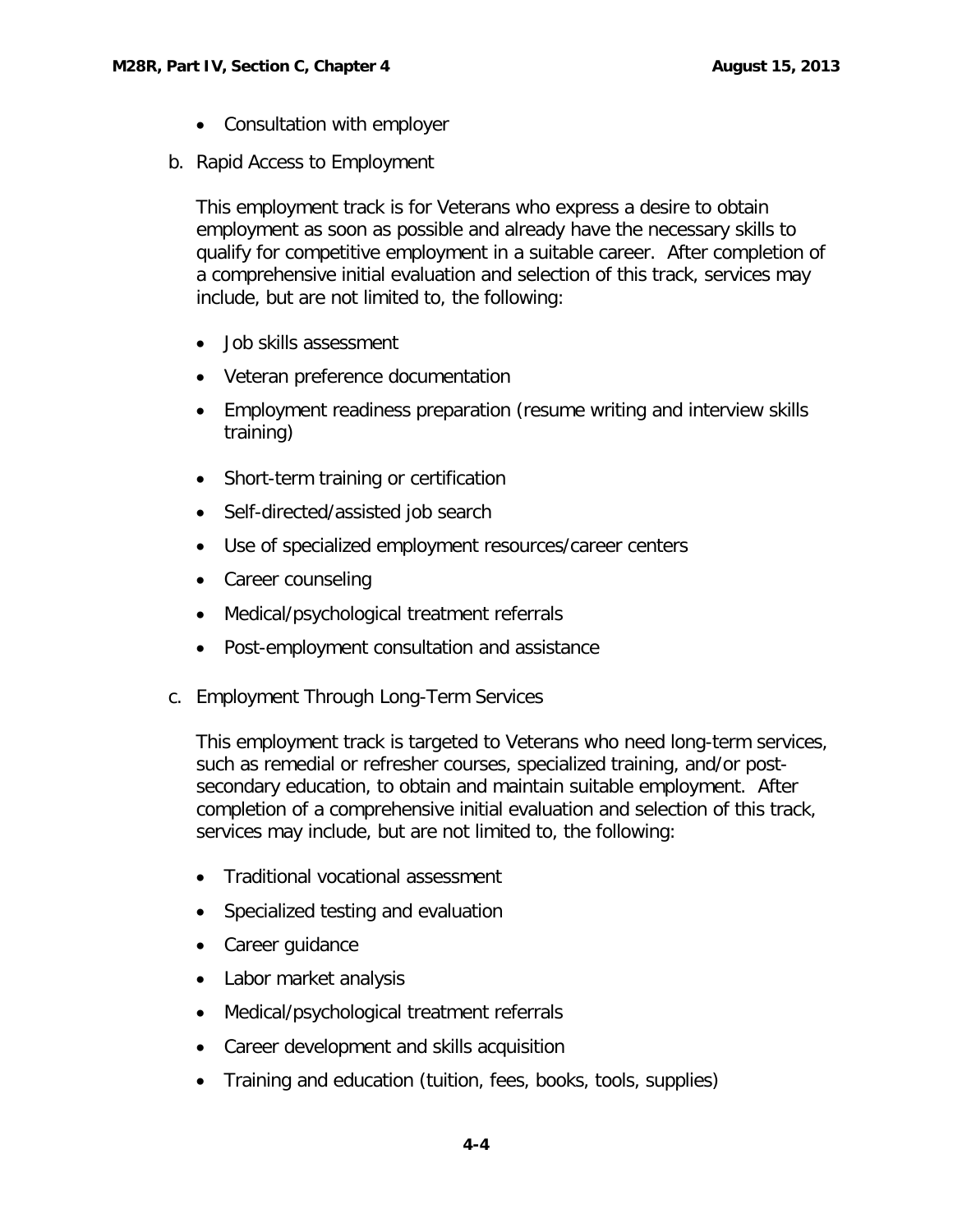- Employment assistance
- Post-employment follow-up and evaluation
- Apprenticeships
- On-the-job training
- Non-paid work experience
- Subsistence allowance
- <span id="page-5-0"></span>d. Self-Employment

This employment track is targeted to Veterans who have limited access to traditional employment, need flexible work schedules, or need a more accommodating work environment due to their disabling conditions or other life circumstances. To ensure success, Veterans must have the interest, financial resources and aptitude to pursue self-employment. After completion of a comprehensive initial evaluation and selection of this track, services are determined by the severity of the disability and limitations to employability.

<span id="page-5-1"></span>e. Independent Living

This track is for Veterans where the pursuit of a vocational goal is determined not currently reasonably feasible due to the effects of their disability, and services are needed to improve their independence in daily living. After completion of a comprehensive initial evaluation and selection of this track, services may include, but are not limited to, the following:

- Independent living needs assessment
- Housing referral assistance
- Assistance with filling out applications for grants, such as Specially Adapted Housing (SAH), VAF 26-4555, and/or Home Improvement and Structural Alterations (HISA), VAF 10-0103 (See Appendix O, VA Forms, for information on how to access VA forms)
- Home health aide (referral from physician required)
- Transportation
- Assistive technology
- Independent living skills training
- Medical/psychological treatment referrals